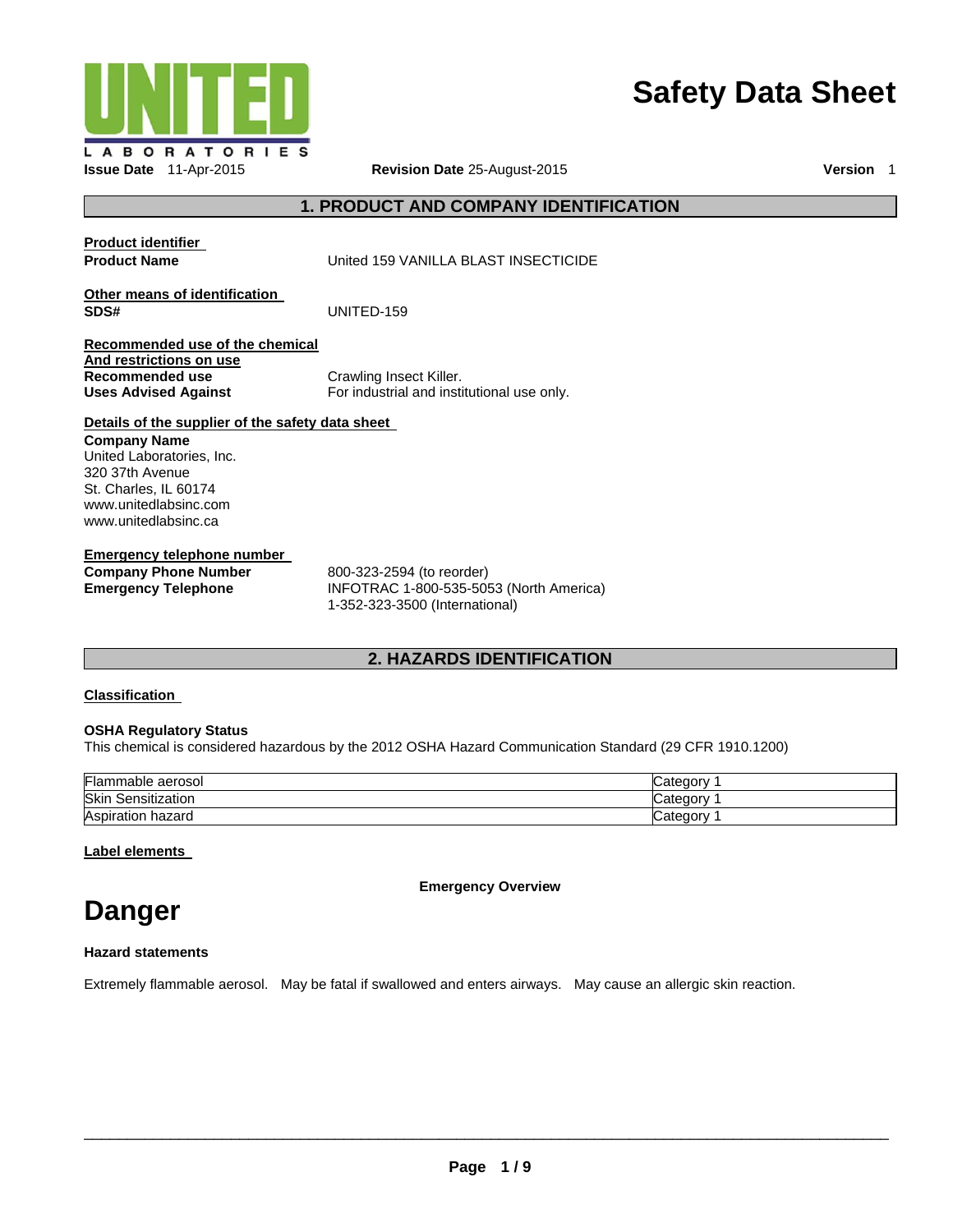

#### **Prevention**

Keep away from heat/sparks/open flames/hot surfaces. No smoking. Do not spray on an open flame or other ignition source. Pressurized container: Do not pierce or burn, even after use. Use in a well-ventilated area. Avoid breathing gas. Contaminated work clothing must not be allowed out of the workplace.

 $\Box$ 

#### **Response**

If swallowed: Immediately call a poison center or doctor. Do not induce vomiting. If on skin: Wash with plenty of water. If skin irritation or rash occurs: Get medical advice/attention. Avoid release to the environment. Wear protective gloves.

#### **Storage**

Store in a well-ventilated place. Store locked up. Protect from sunlight. Do not expose to temperatures exceeding 50°C/122°F.

#### **Disposal**

Dispose of contents/container in accordance with local/regional/national/international regulations.

## **Hazard(s) not otherwise classified (HNOC)**

Not classified.

### **Environmental hazards**

Not classified.

## **3. COMPOSITION/INFORMATION ON INGREDIENTS**

| <b>Chemical Name</b>                 | CAS No.    | Weight-%   | <b>Trade Secret</b> |
|--------------------------------------|------------|------------|---------------------|
| Petroleum Distillates (Hydrocarbons) | 64742-47-8 | 90-100     |                     |
| Carbon Dioxide                       | 124-38-9   | $2.5 - 10$ |                     |
| Permethrin                           | 52645-53-1 | $0.1 - 1$  |                     |
| Piperonyl Butoxide                   | $51-03-6$  | $0.1 - 1$  |                     |
| Tetramethrin                         | 7696-12-0  | $0.1 - 1$  |                     |

\*The exact percentage (concentration) of composition has been withheld as a trade secret.

## **4. FIRST AID MEASURES**

#### **First aid measures**

Take off immediately all contaminated clothing. If you feel unwell, seek medical advice. Ensure that medical personnel are aware of the material(s) involved, and take precautions to protect themselves. Show this SDS where possible. Keep victim warm and rested. Wash contaminated clothing before reuse.

| <b>Skin Contact</b> | Remove/take off immediately all contaminated clothing. Get immediate medical advice /<br>attention. For minor skin contact, avoid spreading material on unaffected skin. Wash<br>contaminated clothing before reuse. |  |
|---------------------|----------------------------------------------------------------------------------------------------------------------------------------------------------------------------------------------------------------------|--|
| Eye contact         | Rinse immediately with plenty of water for 15 minutes. Remove contact lenses, if present<br>and easy to do. Continue rinsing. Get immediate medical advice/attention.                                                |  |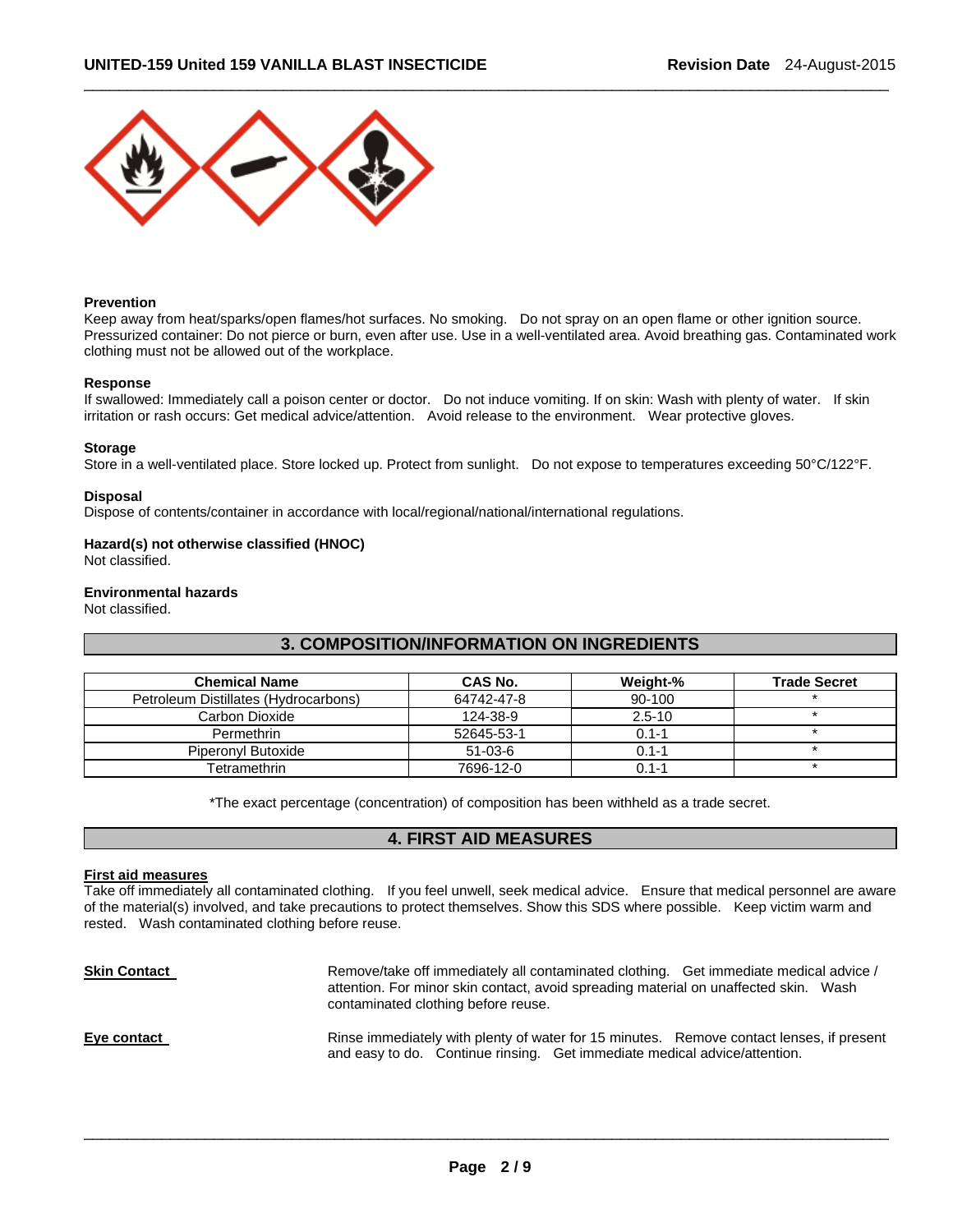**Inhalation** Move to fresh air and keep at rest in a position comfortable for breathing. Artificial respiration and/or oxygen if necessary. Do not apply mouth-to-mouth resuscitation. Induce artificial respiration with the aid of a pocket mask equipped with a one-way valve of other proper respiratory medical device. Immediately consult a doctor/medical service.

**Ingestion Never give anything by mouth to an unconscious person.** Rinse mouth.

#### **Most important symptoms and effects, both acute and delayed**

Eyes: Direct contact with eyes is likely irritating. Inhalation: Prolonged exposure: danger of damage to health through inhalation. Skin: Dermatitis. Skin rash/inflammation. May cause an allergic skin reaction. Ingestion: Swallowing the liquid may cause aspiration into the lungs with the risk of chemical pneumonitis. Risk of lung edema.

#### **Indication of any immediate medical attention and special treatment needed**

Treat symptomatically. Keep watching the victim. Symptoms may be delayed.

## **5. FIRE-FIGHTING MEASURES**

 $\Box$ 

#### **Suitable extinguishing media**

Powder. Alcohol-resistant foam. Water fog. Carbon dioxide.

**Unsuitable extinguishing media** Do not use a water jet since it may cause the fire to spread.

#### **Specific hazards arising from the chemical**

Extremely flammable aerosol. Contains gas under pressure; may explode if heated. The product is non-reactive under normal conditions of use, storage and transport.

## **Protective equipment and precautions for firefighters**

In case of fire and/or explosion do not breathe fumes. Move containers away from the fire area if this can be done without risk. Never direct water jet on liquid. As in any fire, wear self-contained breathing apparatus. Use water spray or fog for cooling exposed containers. Some of these materials, if spilled, may evaporate leaving a flammable residue.

## **6. ACCIDENTAL RELEASE MEASURES**

### **Personal precautions, protective equipment and emergency procedures**

| <b>Personal precautions</b>      | Consider initial downwind evacuation for at least 500 meters (1/3 miles). Evacuate<br>unnecessary personnel. Stay upwind/keep distance from source. Gas is denser than air.<br>May accumulate in low areas e.g., close to the ground. Vapors are heavier than air and may<br>travel considerable distance to an ignition source and flash back to source of vapors. |
|----------------------------------|---------------------------------------------------------------------------------------------------------------------------------------------------------------------------------------------------------------------------------------------------------------------------------------------------------------------------------------------------------------------|
|                                  | Do not enter without appropriate protective equipment. Do not breathe gas/vapor. Do not<br>touch spilled material. Fully encapsulating, vapor protective clothing should be worn for spills<br>and leaks with no fire. Ventilate the area thoroughly, especially low lying areas (basements,<br>work pits, etc.). Advice local authorities if considered necessary. |
| <b>Environmental precautions</b> |                                                                                                                                                                                                                                                                                                                                                                     |
| <b>Environmental precautions</b> | Avoid discharge to the environment. Do not contaminate water with the product or its<br>container. Do not allow to enter drains or water courses.                                                                                                                                                                                                                   |

## **Methods and material for containment and cleaning up**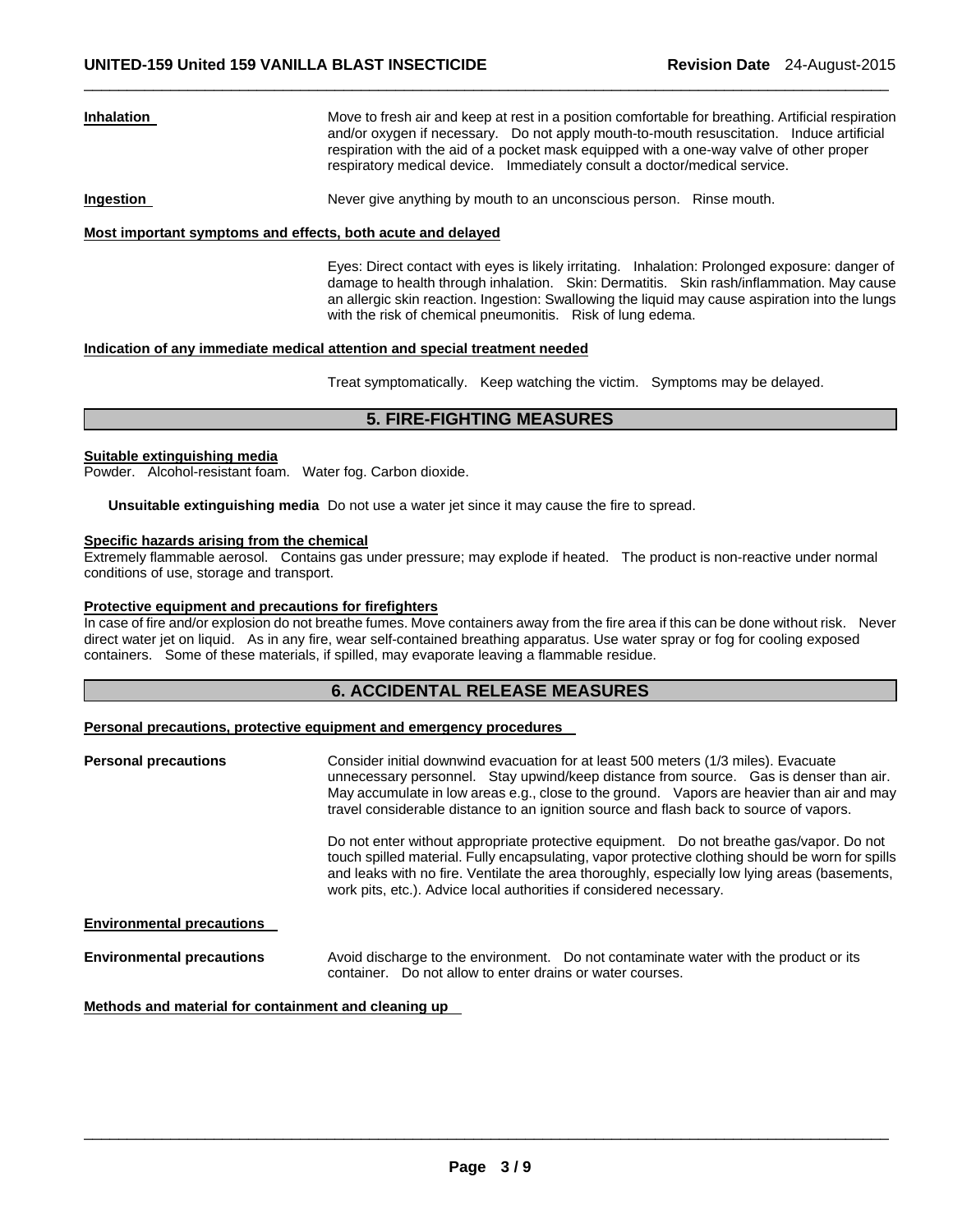| <b>Methods for containment</b> | Eliminate every possible source of ignition. No open flames, sparks, and no smoking. Keep<br>combustibles (wood, paper, oil, etc.) away from spilled material. Form with air vapors<br>(heavier than air) which stay on the floor. Gas is denser than air. May accumulate in low<br>areas e.g., close to the ground. This material is classified as a water pollutant under the<br>Clean Water Act and should be prevented from contaminating soil or from entering sewage<br>and drainage systems which lead to waterways. Stop leak if safe to do so. Turn leaking<br>containers leak-side up to prevent the escape of liquid. Move the cylinder to a safe and<br>open area if the leak is irreparable. Use water spray to disperse the vapors. Isolate area<br>until gas has dispersed. |  |
|--------------------------------|--------------------------------------------------------------------------------------------------------------------------------------------------------------------------------------------------------------------------------------------------------------------------------------------------------------------------------------------------------------------------------------------------------------------------------------------------------------------------------------------------------------------------------------------------------------------------------------------------------------------------------------------------------------------------------------------------------------------------------------------------------------------------------------------|--|
| Methods for cleaning up        | Following product recovery, flush area with water. Clean thoroughly. Dispose as hazardous<br>waste. Reference to other Section 13.                                                                                                                                                                                                                                                                                                                                                                                                                                                                                                                                                                                                                                                         |  |
| <b>Waste Disposal</b>          | Dispose of in accordance with federal, state and local regulations. Containers may be<br>hazardous when empty.                                                                                                                                                                                                                                                                                                                                                                                                                                                                                                                                                                                                                                                                             |  |

 $\Box$ 

## **7. HANDLING AND STORAGE**

## **Precautions for safe handling**

**Advice on safe handling** Vapors may form explosive mixture with air. Exclude sources of heat, sparks and open flame. Pressurized container: Do not pierce or burn, even after use. Do not use if spray button is missing or defective. Do not spray on a naked flame or any incandescent material. Do not smoke while handling source of ignition. Use only explosion-free electrical equipment with earth. Do not re-use empty containers. Obtain special instructions before use. Reduce/avoid exposure and/or contact. Do not contact with skin. Use only outdoors or in a well-ventilated area. Wear recommended personal protective equipment. Wash thoroughly after handling. Use good personal hygiene practices.

## **Conditions for safe storage, including any incompatibilities**

**Storage Conditions** Do not puncture, incinerate or crush. Keep away from heat, hot surfaces, sparks, open flames and other ignition sources. No smoking. Proper grounding procedures to avoid static electricity should be followed. Protect from sunlight and do not expose to temperatures exceeding 50°C/122°F. Pressurized container. Store locked up. Store in a cool area. Level Aerosol 3.

**Incompatible materials No information available.** 

## **8. EXPOSURE CONTROLS/PERSONAL PROTECTION**

## **Control parameters**

| <b>Exposure Guidelines</b> | No Exposure limits noted for ingredient(s).              |               |  |  |  |
|----------------------------|----------------------------------------------------------|---------------|--|--|--|
| <b>Chemical Name</b>       | <b>OSHA PEL</b><br><b>NIOSH IDLH</b><br><b>ACGIH TLV</b> |               |  |  |  |
| Carbon Dioxide             | TWA: 5000 ppm, 8 hours                                   | TWA: 1000 ppm |  |  |  |
| 124-38-9                   | STEL: 30000 ppm                                          |               |  |  |  |
| .<br>.                     |                                                          |               |  |  |  |

*NIOSH IDLH Immediately Dangerous to Life or Health* 

**Other Information** Vacated limits revoked by the Court of Appeals decision in AFL-CIO v. OSHA, 965 F.2d 962 (11th Cir., 1992).

#### **Appropriate engineering controls**

**Engineering Controls** Provide sufficient air exchange and/or exhaust. Ventilation rates should be matched conditions. If applicable, use process enclosures, local exhaust ventilation, or other engineering controls to maintain airborne levels below recommended exposure limits. If exposure limits have not been established, maintain airborne levels to an acceptable level. Ensure adequate ventilation, especially in confined areas.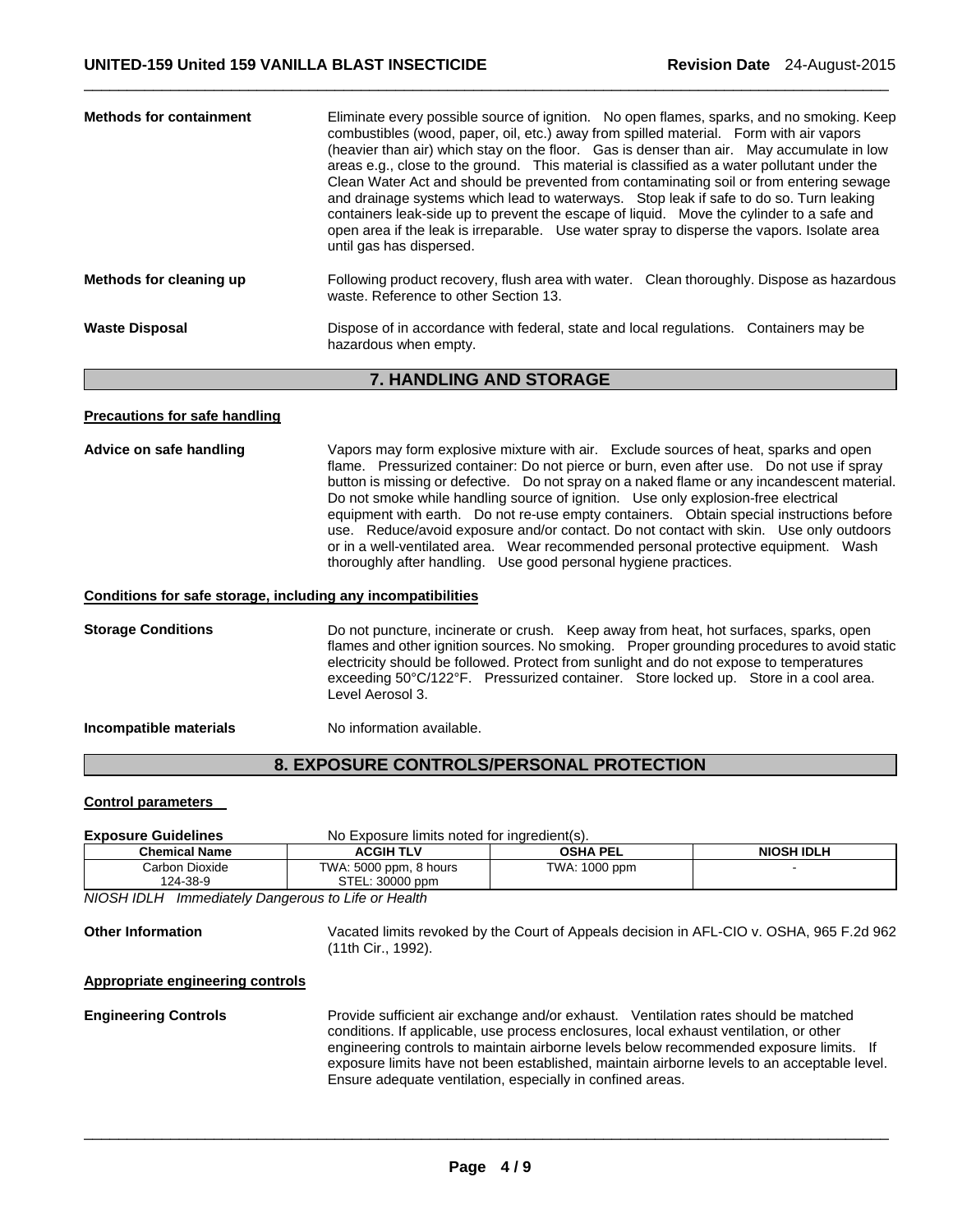#### **Individual protection measures, such as personal protective equipment**

| <b>Eye/face protection</b>    | Avoid contact with eyes. Safety goggles are recommended. Wear face shield.                                                                                                                                                                                                                                                                                                                                                   |  |  |
|-------------------------------|------------------------------------------------------------------------------------------------------------------------------------------------------------------------------------------------------------------------------------------------------------------------------------------------------------------------------------------------------------------------------------------------------------------------------|--|--|
| Skin and body protection      | Avoid contact with skin. Wear chemical protective equipment that is specifically<br>recommended by the manufacturer. Use an impervious apron is recommended. It may<br>provide little or no thermal protection. Use thermal protection is risk assessment indicates<br>this is necessary.                                                                                                                                    |  |  |
| <b>Respiratory protection</b> | If permissible levels are exceeded use NIOSH/MSHA mechanical filer / organic vapor<br>cartridge or an air-supplied respirator.                                                                                                                                                                                                                                                                                               |  |  |
| General Hygiene               | When using, do not eat, drink or smoke. Avoid contact with eyes. Avoid contact with skin.<br>Keep away from food and drink. Use good personal hygiene practices. Wash hands and<br>other exposed areas with mild soap and water before eating, drinking or smoking and when<br>leaving work. Contaminated work clothing should not be allowed out of the workplace. Take<br>off contaminated clothing and wash before reuse. |  |  |

 $\Box$ 

## **9. PHYSICAL AND CHEMICAL PROPERTIES**

## **Information on basic physical and chemical properties**

| Liquid                   |  |
|--------------------------|--|
| Aerosol                  |  |
| Light yellow liquid      |  |
| Vanilla scent            |  |
| No Information available |  |
|                          |  |

| <b>Property</b>                   | Values                   | Remarks • Method |  |
|-----------------------------------|--------------------------|------------------|--|
| рH                                | No information available |                  |  |
| <b>Specific Gravity</b>           | .0897 g/ml estimated     |                  |  |
| Melting point/freezing point      | No Information available |                  |  |
| <b>Flash point</b>                | 201.2°F estimated        |                  |  |
| Boiling point / boiling range     | No information available |                  |  |
| <b>Evaporation rate</b>           | No information available |                  |  |
| Flammability (solid, gas)         | No information available |                  |  |
| Lower flammability limit:         | No information available |                  |  |
| Upper flammability limit:         | No Information available |                  |  |
| Vapor pressure                    | 6.1-6.78 atm             |                  |  |
| Vapor density                     | No information available |                  |  |
| <b>Water solubility</b>           | Insoluble                |                  |  |
| <b>Volatility Including water</b> | No information available |                  |  |
| <b>Partition coefficient</b>      | No Information available |                  |  |
| <b>Autoignition temperature</b>   | 200°C estimated          |                  |  |
| <b>Decomposition temperature</b>  | No Information available |                  |  |
| Viscosity, kinematic              | $<$ 20 $c$ St            |                  |  |

## **Other Information**

**VOC Content (%)** No information available

## **10. STABILITY AND REACTIVITY**

## **Reactivity**

This product is non-reactive under normal conditions of use, storage and transport.

## **Chemical stability**

Risk of explosion. Risk of ignition. Unstable. The product is stable at normal handling and storage conditions.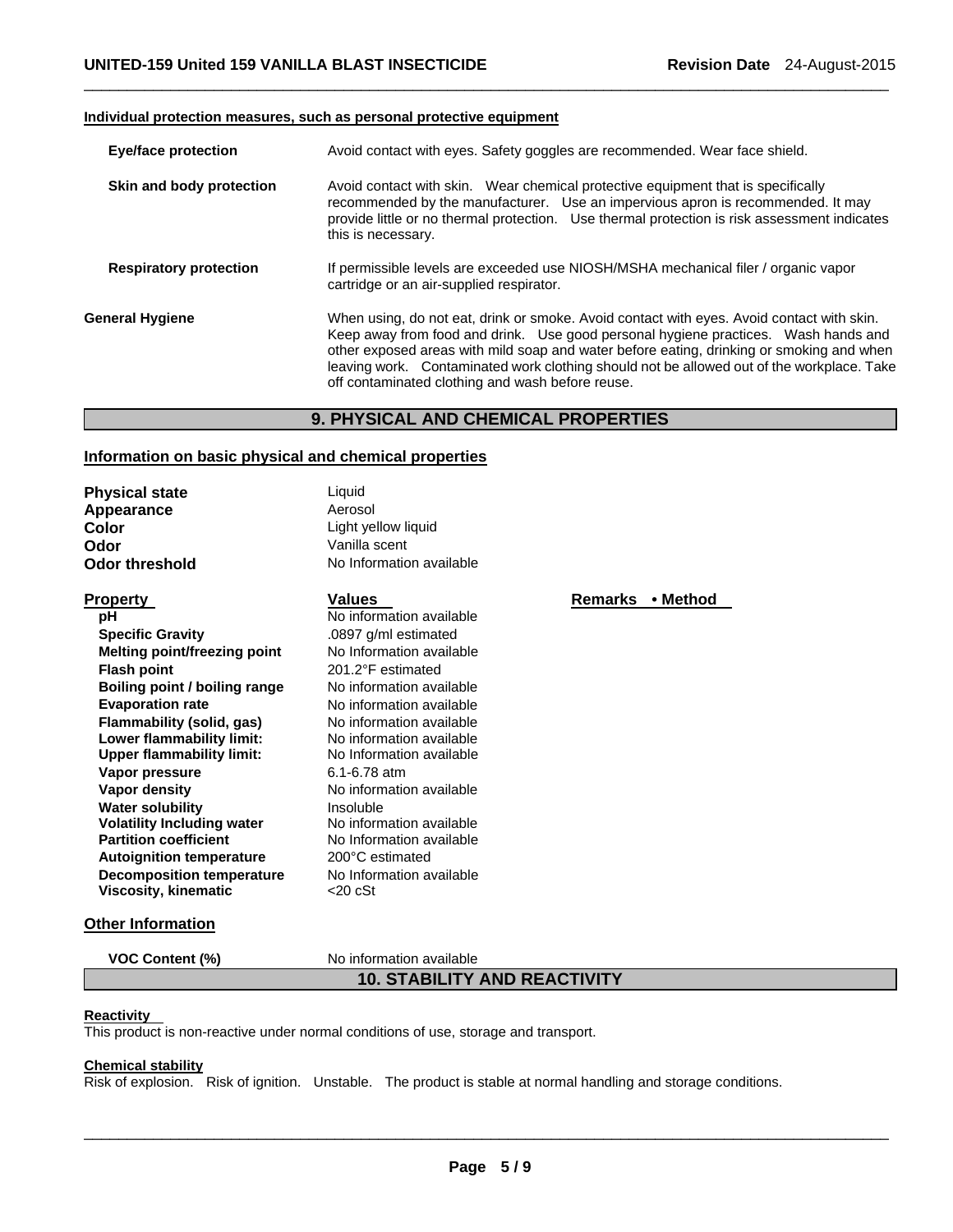#### **Possibility of Hazardous Reactions**

Hazardous polymerization does not occur.

#### **Conditions to avoid**

Heat. Open flame. Sparks. Incompatible materials. Aerosol containers are unstable at temperatures above 49°C. Avoid temperatures exceeding the flash point.

 $\Box$ 

## **Hazardous Decomposition Products**

Under normal conditions of storage and use, hazardous decomposition products should not be produced.

## **Incompatibility**

No additional information available.

## **11. TOXICOLOGICAL INFORMATION**

#### **Information on likely routes of exposure**

Eyes, ingestion, inhalation and eyes.

## **Product Information**

| <b>Inhalation</b>   | Prolonged exposure: danger of damage to health through inhalation.                                                      |  |
|---------------------|-------------------------------------------------------------------------------------------------------------------------|--|
| Eye contact         | Direct contact with the eyes is likely irritating.                                                                      |  |
| <b>Skin Contact</b> | Dermatitis. Skin rash/inflammation. May cause an allergic skin reaction.                                                |  |
| Ingestion           | Swallowing the liquid may cause aspiration into the lungs with the risk of chemical<br>pneumonitis. Risk of lung edema. |  |

| <b>Chemical Name</b>                | Oral LD50 - ATE CLP           | Dermal LD50                       | <b>Inhalation LC50</b> |
|-------------------------------------|-------------------------------|-----------------------------------|------------------------|
| CIK - Crawling Insect Killer        |                               | 1974 mg/kg                        | 4,785 mg/l 4 hours     |
|                                     |                               | (Rat)                             | (Rat)                  |
|                                     |                               | 1038.5883 mg/kg 24 hrs. estimated |                        |
|                                     |                               | (Rabbit)                          |                        |
| Petroleum Distillates (Hydrocarbon) |                               | >5000 mg/kg                       |                        |
| 64742-47-8                          |                               | (Rabbit)                          |                        |
| Permethrin                          | 500000 mg/kg (Oral)           |                                   |                        |
| 52645-53-1                          | 1500 mg/l 4 hours (Dust/Mist) |                                   |                        |

## **Information on toxicological effects**

| <b>Acute toxicity</b>                                       | Dermal, not classified.                                                                                                                      |  |  |  |  |  |  |
|-------------------------------------------------------------|----------------------------------------------------------------------------------------------------------------------------------------------|--|--|--|--|--|--|
| <b>Sensitization</b>                                        | May cause an allergic skin reaction.                                                                                                         |  |  |  |  |  |  |
| Germ cell mutagenicity                                      | No information available.                                                                                                                    |  |  |  |  |  |  |
| Carcinogenicity                                             | This product is not considered to be a carcinogen by IARC, ACGIH, NTP or OSHA.<br>IARC group-Permethrin-3<br>IARC group-Piperonyl Butoxide-3 |  |  |  |  |  |  |
| <b>Reproductive toxicity</b>                                | No Information available.                                                                                                                    |  |  |  |  |  |  |
| STOT/ single and repeated exposureNo information available. |                                                                                                                                              |  |  |  |  |  |  |
| <b>Aspiration hazard</b>                                    | May be fatal if swallowed and enters airways.                                                                                                |  |  |  |  |  |  |
| <b>Chronic effects</b>                                      | Concentrating vapors and inhaling material can lead to oxygen deprivation, loss of brain                                                     |  |  |  |  |  |  |
|                                                             | function and potential loss of life.                                                                                                         |  |  |  |  |  |  |
| <b>12. ECOLOGICAL INFORMATION</b>                           |                                                                                                                                              |  |  |  |  |  |  |

### **Ecotoxicity**

No information available.

## **Persistence and degradability**

Readily biodegradable in water. Absorbs into the soil.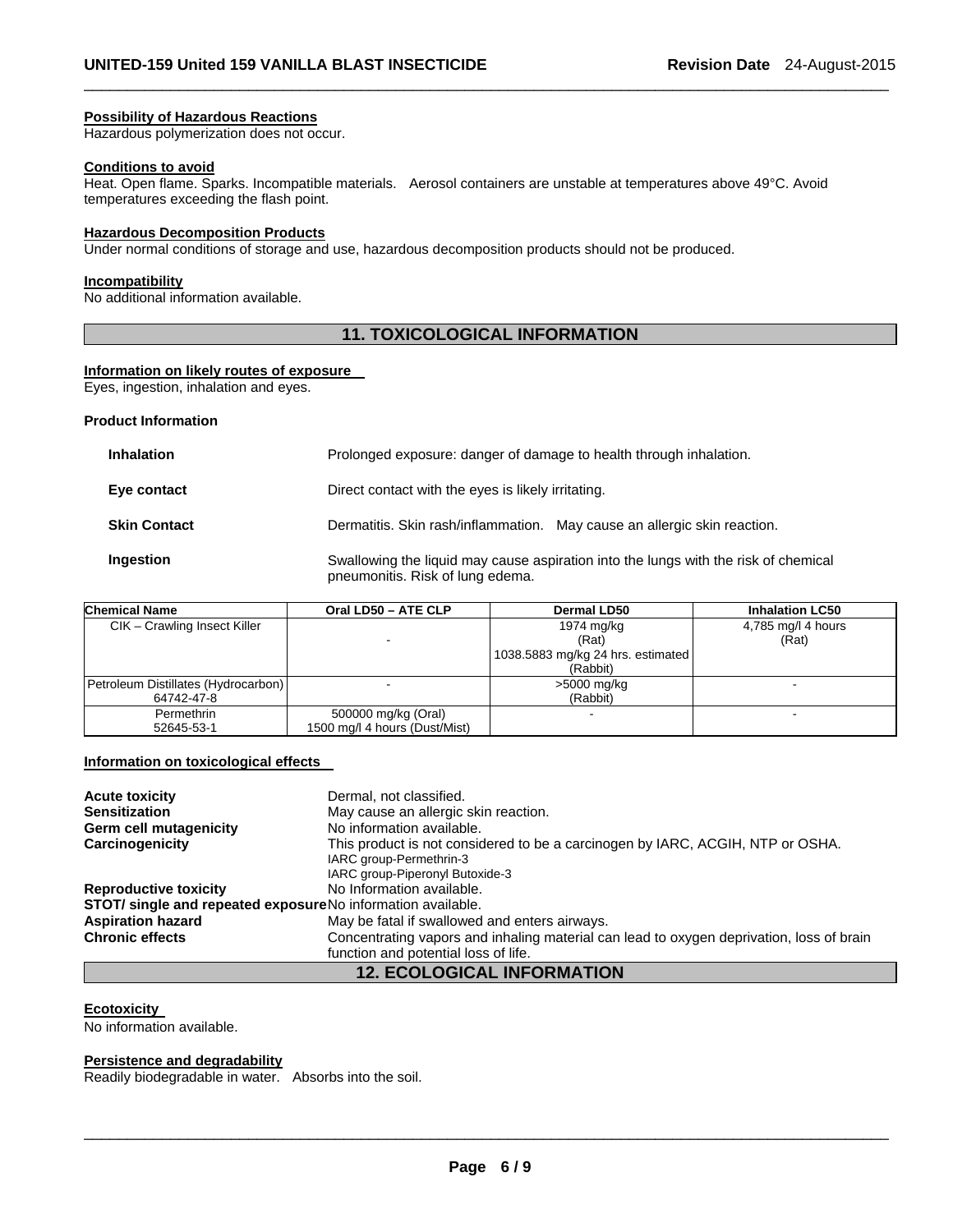#### **Bioaccumulation**

High potential for bioaccumulation (Log Kow>5).

#### **Soil Mobility**

This product is mobile in soil.

**Other adverse effects** None known.

## **13. DISPOSAL CONSIDERATIONS**

 $\Box$ 

## **Waste treatment methods**

Collect and reclaim or dispose in sealed containers at licensed waste disposal site. Contents under pressure. Do not puncture, incinerate or crush. This material and its container must be disposed of as hazardous waste. Incinerate the material under controlled conditions in an approved incinerator. Must be incinerated in a suitable incineration plant holding a permit delivered by the competent authorities. Do not allow into drains or water courses or dispose of where ground or surface waters may be affected.

**Disposal of wastes** Containers or internal liners coming from a container, having contained this product are also considered as hazardous wastes. This material and its container must be disposed of in a safe manner. Empty containers should be taken for recycle, recovery or waste in accordance with federal, state and local laws and regulations. Handle unclean empty containers as full ones.

## **14. TRANSPORT INFORMATION**

This product meets the exception requirements of Section 173.306 as a limited quantity and may be shipped as a limited quantity. Until 12/31/2020, the "Consumer Commodity-ORM-D" marking may still be used in place of the new limited quantity diamond mark for packages of UN 1950 Aerosols. Limited quantities require the limited quantity diamond mark on cartons after 12/31/2020 and may be used now in place of the "Consumer Commodity ORM-D" marking and both may be displayed concurrently.

| <b>DOT</b>                                  |                                                                                        |
|---------------------------------------------|----------------------------------------------------------------------------------------|
| UN/ID No.                                   | UN1950                                                                                 |
| Proper shipping name                        | Aerosols                                                                               |
| <b>Hazard Class</b>                         | 2.1                                                                                    |
| Labels                                      | 2.1                                                                                    |
| <b>Class</b>                                | Flammable gases                                                                        |
| <b>Special provisions</b>                   | N82                                                                                    |
| <b>Packaging exceptions</b>                 | 306                                                                                    |
| <b>Quantity limitations</b>                 | 75 kg                                                                                  |
| Passenger aircraft                          |                                                                                        |
| <b>Quantity limitations</b>                 | 150 kg                                                                                 |
| Cargo aircraft                              |                                                                                        |
| <b>Other information</b>                    | This product may be eligible to be shipped as a Limited Quantity or Consumer Commodity |
|                                             | ORM-D utilizing the exception found a 49 CFR 173.306.                                  |
|                                             |                                                                                        |
| <b>IATA</b>                                 |                                                                                        |
| UN/ID No.                                   | UN1950                                                                                 |
| Proper shipping name<br><b>Hazard Class</b> | Aerosols<br>2.1                                                                        |
| <b>Class</b>                                |                                                                                        |
|                                             | Flammable gases                                                                        |
| <b>IMDG</b>                                 |                                                                                        |
| UN/ID No.                                   | UN1950                                                                                 |
| Proper shipping name                        | Aerosols                                                                               |
| <b>Hazard Class</b>                         | 2.1                                                                                    |
| <b>Class</b>                                | Flammable gases                                                                        |
| <b>Environmental Class</b>                  |                                                                                        |
| <b>Marine Pollutant</b>                     | Yes.                                                                                   |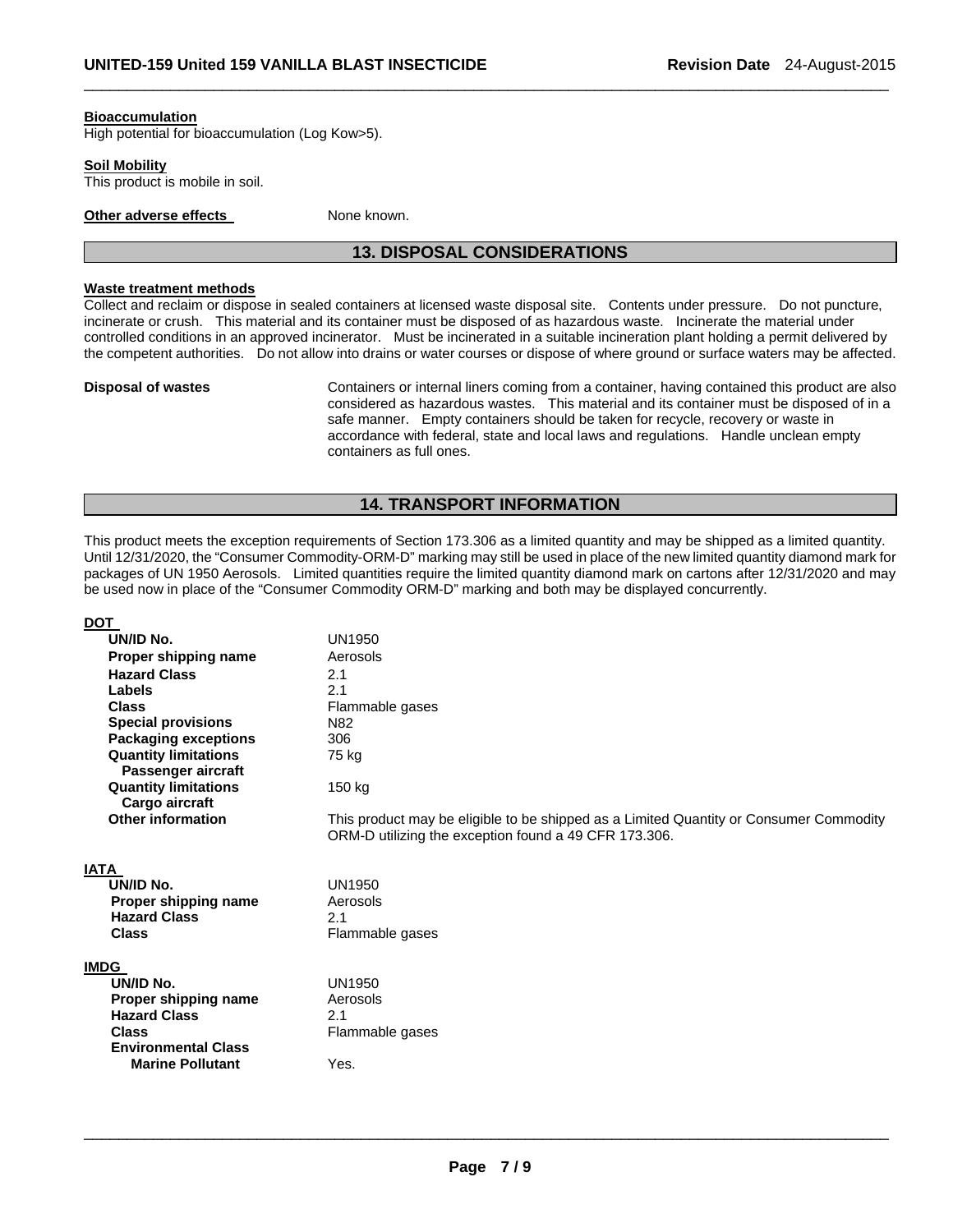## **15. REGULATORY INFORMATION**

 $\Box$ 

| International Inventories |  |
|---------------------------|--|
| <b>TSCA</b>               |  |
| <b>DSL/NDSL</b>           |  |

**Complies Complies** 

**Legend: TSCA** - United States Toxic Substances Control Act Section 8(b) Inventory **DSL/NDSL** - Canadian Domestic Substances List/Non-Domestic Substances List

## **US Federal Regulations**

## **SARA 313**

Section 313 of Title III of the Superfund Amendments and Reauthorization Act of 1986 (SARA). This product does contain a chemical or chemicals which are subject to the reporting requirements of the Act and Title 40 of the Code of Federal Regulations, Part 372. Piperonyl Butoxide (51-03-6) – 0.1.1. Tetramethrin (7696-12-0) – 0.1-1. Permethrin (52645-53-1) – 0.1-1.

## **SARA 311/312 Hazard Categories**

| Acute health hazard               | Yes. |
|-----------------------------------|------|
| Chronic Health Hazard             | Yes. |
| Fire hazard                       | Yes. |
| Sudden release of pressure hazard | No.  |
| <b>Reactive Hazard</b>            | N٥   |

## **CERCLA**

This material, as supplied, does not contain any substances regulated as hazardous substances under the Comprehensive Environmental Response Compensation and Liability Act (CERCLA) (40 CFR 302) or the Superfund Amendments and Reauthorization Act (SARA) (40 CFR 355). There may be specific reporting requirements at the local, regional, or state level pertaining to releases of this material.

## **US State Regulations – California Proposition 65**

This product does not contain any Proposition 65 chemicals

## **FIFRA Information**

This chemical is a pesticide product registered by the United States Environmental Protection Agency and is subject to certain labeling requirements under federal pesticide law. These requirements differ from the classification criteria and hazard information required for safety data sheets (SDS), and for workplace labels of non-pesticide chemicals. The hazard information required on the pesticide label also includes other important information, including directions for use. CAUTION: Causes moderate eye irritation. Avoid contact with eyes or clothing. Harmful if swallowed. Prolonged or frequently repeated skin contact may cause allergic reactions in some individuals. Wash thoroughly with soap and water after handling and before eating, drinking, and chewing gum, using tobacco or using the toilet.

## **16. OTHER INFORMATION**

Training advice: Normal use of this product shall imply use in accordance with the instructions on the packaging.

| <b>NFPA</b>                                  | <b>Health hazards</b> 1 |                | <b>Flammability</b> 2 | <b>Reactivity</b> 0 | <b>Physical and Chemical</b>                           |
|----------------------------------------------|-------------------------|----------------|-----------------------|---------------------|--------------------------------------------------------|
| <b>HMIS</b>                                  | <b>Health hazards</b>   |                | <b>Flammability</b> 2 | <b>Reactivity</b> 0 | <b>Properties</b> None<br><b>Personal protection</b> B |
| <b>Issue Date</b>                            |                         | 11-Apr-2015    |                       |                     |                                                        |
| <b>Revision Date</b><br><b>Revision Note</b> |                         | 25-August-2015 |                       |                     |                                                        |
| No Information available                     |                         |                |                       |                     |                                                        |